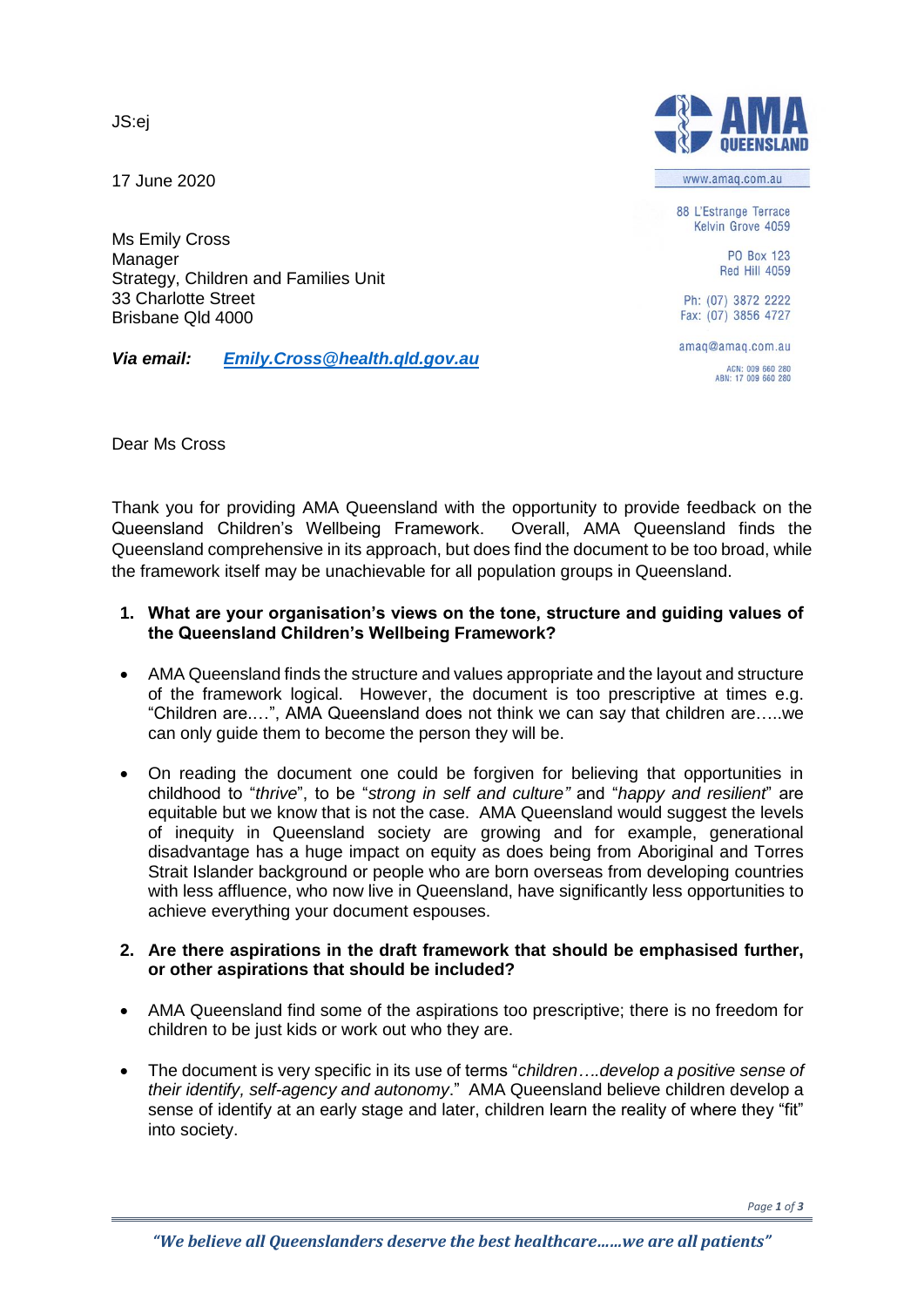AMA Queensland would suggest that some of the aspirations occur simultaneously or independent of one another and not sequentially; for instance, learning and exploring. We understand babies and children learn from the day of birth and then every day after that, and that while we recognize the first 1000 days of development and learning are the most important, AMA Queensland would suggest it rarely happens sequentially.

## **3. Are there shared commitments in the draft framework that should be emphasised further, or other shared commitments that should be included?**

- We consider the shared commitment section on "we all play a part" should be expanded to increase the responsibility of the community to care for children. It should include anyone who has contact with children including parents, other family members, educators, police and childcare. If this is to be a whole of government approach this needs to be reflected throughout the framework and measures.
- AMA Queensland overall agrees with the shared commitments but again finds some of the wording problematic. *We should introduce children to music and the arts, guide them to museums and libraries, and help them with the natural world*. The problem with this wording is that it is unrealistic to expect all population groups to experience all of these shared commitments in their lifetime, specifically noting different cultural approaches and issues such as generational disadvantage.
- With the potential importance of epigenetics in the developing foetus and also the foundation of the first 1000 days of life, we would emphasize and focus on the importance of maternal physical and mental wellbeing both in pregnancy and parental wellbeing) postnatal period.

## **4. Are there ways your organisation could use the Queensland Children's Wellbeing Framework within their day-to-day work?**

- AMA Queensland is a member based organisation and many of our members would suggest they provide a safe environment for children and their parents and carers every day.
- It would be helpful to guide parental questionnaires used in assessments for child development and community child health.

# **5. Does your organisation have any other feedback?**

- More emphasis should be placed on caring for the mother/carer as they care for newborn babies, babies and infants. Studies have shown that supporting new mothers lead to better health outcomes in children. This is an area that needs more attention and funding.
- Perinatal mental illness also needs more focus and as a consequence, more funding.
- The measures **–** AMA Queensland agrees broadly with the measures included in the draft document although some of these measures already exist in other Queensland Health, Education Queensland and the Department Communities programs (e.g. vaccination program) and therefore, as a result these need to be cross-referenced in this document.

AMA Queensland believe children in Queensland need to be given the best possible opportunity for good health and wellbeing, including living in a community which is inclusive, enriching and supportive. AMA Queensland supports the Queensland Children's Wellbeing